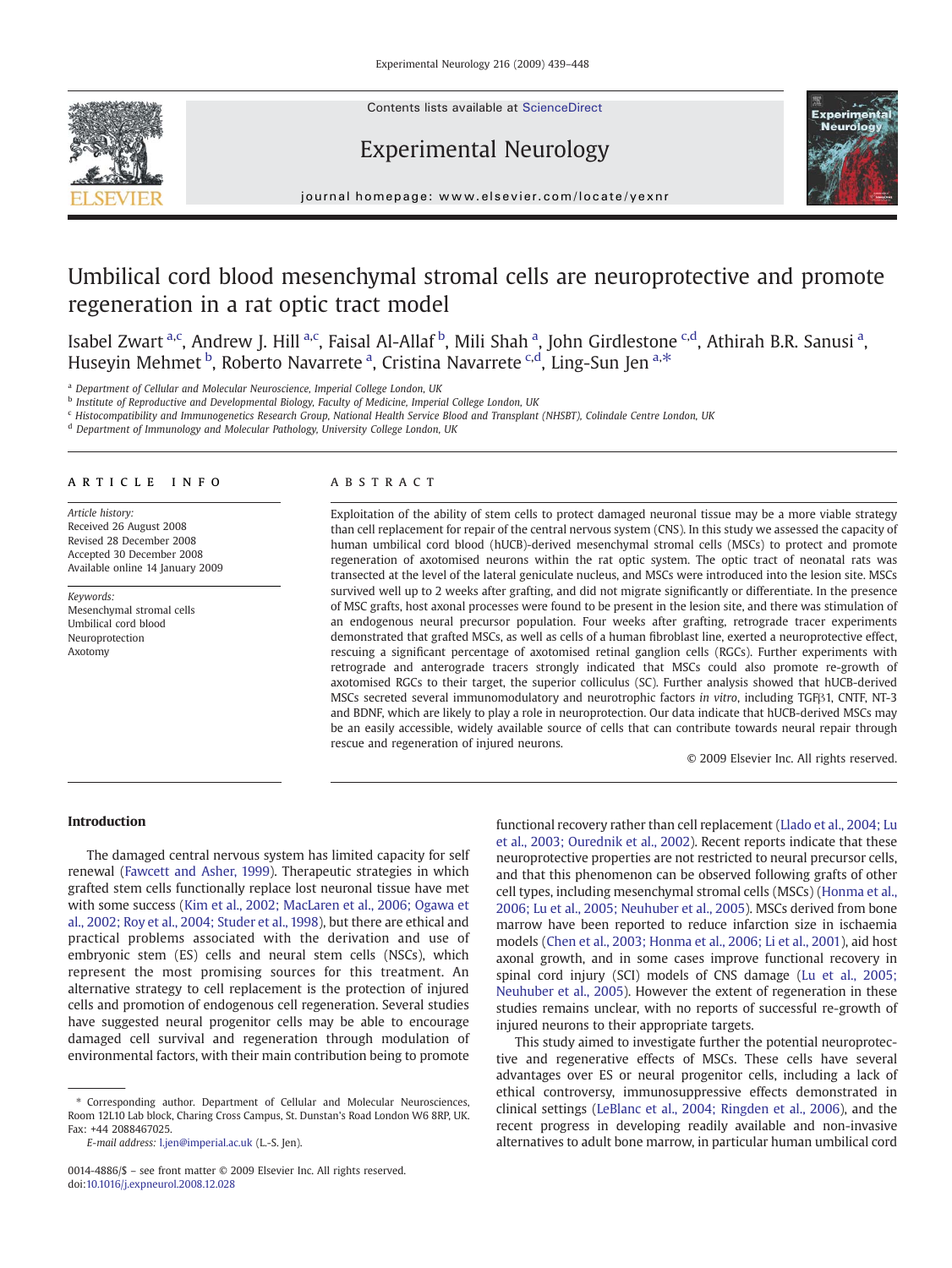blood (hUCB) [\(Erices et al., 2000; Goan et al., 2000](#page-9-0)) or perivascular tissue from the cord itself ([Sarugaser et al., 2005](#page-9-0)). We have assessed the capacity of hUCB-derived MSCs for neuroprotection and regeneration using a rat optic system model of neurodegeneration, wherein axotomy at the level of the lateral geniculate nucleus (LGN) in neonatal rats results in rapid loss of retinal ganglion cell (RGCs), with the effects of treatments on RGC survival and regeneration assessed by retrograde and anterograde tracer experiments [\(Chan et al., 1989;](#page-9-0) [Chan and Jen, 1988; Jen et al., 1989; Jen and Lund, 1981](#page-9-0)). We have found that introduction of MSCs into optic tract lesions results in the rescue of a significant number of RGCs from cell death, and report for the first time that MSCs also induce RGCs to regenerate and project from the lesion to their appropriate target, the superior colliculus (SC). This indicates that hUCB-derived MSCs may provide a suitable source of cells for regeneration in CNS injury.

# Materials and methods

# MSC isolation, culture, and transduction

MSCs were generated from full-term hUCB as described previously ([Manca et al., 2008\)](#page-9-0). Briefly, hUCB was collected from donors  $(>37$  weeks gestation) with mothers' consent by the NHSBT Cord Collection team, Oxford. Lineage-negative cells were separated from the hUCB using the RosetteSep MSC antibody cocktail (Stem Cell Technologies; Vancouver, Canada), according to the manufacturer's instructions. Isolated cells were resuspended in MesenCult complete medium (MCm; MesenCult Basal medium + 10% MSC Stimulatory Supplements [Stem Cell Technologies] + 1% antibiotic-antimycotic [Gibco; Paisley, UK]) and cultured at 37 °C, 5%  $CO<sub>2</sub>$ . After 1 week the medium was removed from adherent cells and replaced with fresh MCm. Half the medium was replaced weekly until dense colonies or confluency was observed after 3–4 weeks; cells were then passaged (0.25% trypsin-EDTA; Gibco) and plated at  $8 \times 10^3$ /cm<sup>2</sup> in MCm. Half the medium was replaced every 3–4 days and cells were passaged when confluent. Cells of the human fibroblast line HS27 (ATCC, CRL-1634) were grown in DMEM/10% FBS (Gibco).

MSCs and fibroblasts were transduced with a lentiviral vector expressing enhanced green fluorescent protein (eGFP) as described previously [\(Demaison et al., 2002](#page-9-0)). Briefly, a total of 10 μg plasmid DNA was used for the transfection of a single dish: 2 μg of envelope plasmid (pMDG), 4 μg of packaging plasmid (pCMVR8.91), and 4 μg of the self-inactivating transfer vector plasmid encoding eGFP (pRRL-SIN-cPPT-SFFV-eGFP-WPRE). Viral plasmids were a kind gift from Prof. AJ. Thrasher (University College London). The plasmid mixture was complexed with 3 μl FuGENE 6 (Roche Diagnostics; Burgess Hill, UK)/ 1 μg DNA in 1 mL Optimem (Invitrogen; Paisley, UK) at room temperature for 45 min, and then added to 293T cells. After overnight incubation in DMEM/10% FCS at 37 °C in a 5% CO2 incubator, the medium was replaced by fresh culture medium. 72 h after transfection the medium was harvested, cleared by low-speed centrifugation (1200 rpm, 5 min), and filtered through a 0.22 μm filter. Virus particles carrying the eGFP gene were used freshly without further concentration. The MSCs and fibroblasts were transduced with a multiplicity of infection of 10, and after 12 h the medium exchanged for fresh growth medium. Transduction efficiency was determined using flow cytometry on a FACScan (BD; NJ, US) and found to be 96% for the MSCs and 88% for fibroblasts.

#### Animals and surgical procedures

Sprague–Dawley neonatal rats were obtained from Charles River laboratories (London, UK), with all maintenance and procedures carried out according to UK Home Office guidelines. Rats at postnatal day 1 (P1) were anaesthetised with intraperitoneal (IP) injections of Hypnorm (VetaPharma Ltd; Leeds, UK) (0.1 mg of fentanyl citrate and

0.27 mg fluanisone/100 g body weight) and Hypnovel (Roche; Welwyn Garden City, UK) (0.135 mg midazolam/100 g body weight) on ice. The optic tract at the level of the lateral geniculate nucleus (LGN) was transected and a lesion cavity created through aspiration ([Chan et al., 1989; Chan and Jen, 1988; Jen et al., 1989; Jen and Lund,](#page-9-0) [1981](#page-9-0)). Cells were then implanted at  $1 \times 10^5$  cells/2  $\mu$ l DMEM/animal after injection onto a piece of gelfoam approximately  $0.12 \text{ mm}^3$  in size (Nanking Pharmaceutical, Nanking, China) into the lesion site. Negative control animals received a lesion alone or a lesion and an implantation of gelfoam with DMEM. Positive control animals did not undergo surgery but were time-matched to experimental animals. After recovery from anaesthesia, the rats were given the pain killer Vetergesic (Reckitt-Benckiser Healthcare Limited; Hull, UK) at 0.03 mg/100 g body weight by subcutaneous injection before returning to their mothers. All rats were subsequently given IP injections of cyclosporine A (Novartis; Braintree, UK) (CsA; 1 mg/100 g body weight) and dexamethasone (Sigma; Gillingham, UK) (DXM; 10 μg/100 g body weight), 3 times weekly for the first two weeks after grafting, then once a week for subsequent weeks, irrespective of experimental group. The rats were sacrificed at 5 days or 2, 4 or 8 weeks post-grafting through overdose with IP injections of pentobarbital (0.2 ml Euthatal; Merial Animal Health Limited, Harlow, UK), then perfused with 4% paraformaldehyde (PFA) (for immunohistochemistry and Fast Blue labelling) or 1% PFA and 1.25% glutaraldehyde in PBS (for HRP labelling) and brains or retinas were collected for analysis. Brains were incubated in 30% sucrose (Sigma) in PBS overnight, and then embedded in OCT (VWR). Coronal sections (15 μm) were cut using a cryostat and kept at −20 °C until use for immunohistochemistry.

# Immunofluorescence

Coronal sections were washed 3 times for 5 min each with PBST (PBS with 0.1% Triton X-100 [Sigma]), before blocking for 60 min with 10% goat serum (Sigma) in PBST. Primary antibodies were applied and incubated overnight. Primary antibodies: GFAP (1:1000; Dako, Ely, UK), rat nestin (1:1000; BD Pharmingen, Oxford, UK), Ox-6 (1:500; Abcam, Cambridge, UK), Ox-42 (1:1000; Caltag-Medsystems Ltd, Buckingham, UK), CD4 (1:1000; Serotec, Oxford, UK), CD8 (1:1000; Serotec), human-specific nestin (1:750; Chemicon-Millipore, Watford, UK), NF-200 (1:200; Novocastra VisionBiosystems, Newcastle, UK), MAP2 (1:500), β-tubulin-III (Tuj1, 1:400), vimentin (1:500) (all Sigma). Slides were washed and biotin-conjugated secondary antibody was applied and incubated for 60 min. Biotinylated secondary antibodies: goat anti-mouse IgG (1:400) and goat anti-rabbit IgG (1:600) (Sigma). Slides were washed and streptavidin-conjugated fluorochrome, diluted 1:100 (Texas Red, Vector Laboratories), was applied and incubated for 60 min. Slides were washed and mounted in aqueous mounting medium with DAPI (Vectashield +DAPI 1.5 μg/ml; Vector Laboratories, Peterborough, UK). All dilutions were made in PBST and all incubations were performed at room temperature. Negative controls omitted the primary antibody; cells or tissues known to express the relevant antigen were used as positive controls. The number of GFP-labelled cells was also counted, with the number of cells counted in 4 visual fields at ×10 magnification averaged for each animal, and then averaged across animals for each graft condition.

# Tracer experiments

The retrograde label Fast Blue (EMS-CHEMIE (Deutschland) GmbH, Gross-Umstadt, Germany) was used to trace RGC survival. After 4 or 8 weeks, animals were anaesthetised with Ketamine chloride  $(0.75 \text{ ml}/100 \text{ g})$  and zylaxine  $(11.66 \text{ ml}/100 \text{ g})$  and received implants of surgical gelfoam containing Fast Blue (soaked in 10 mg Fast Blue/ 30 μl distilled water and then air-dried) [\(Jen et al., 1986; Liu and Jen,](#page-9-0)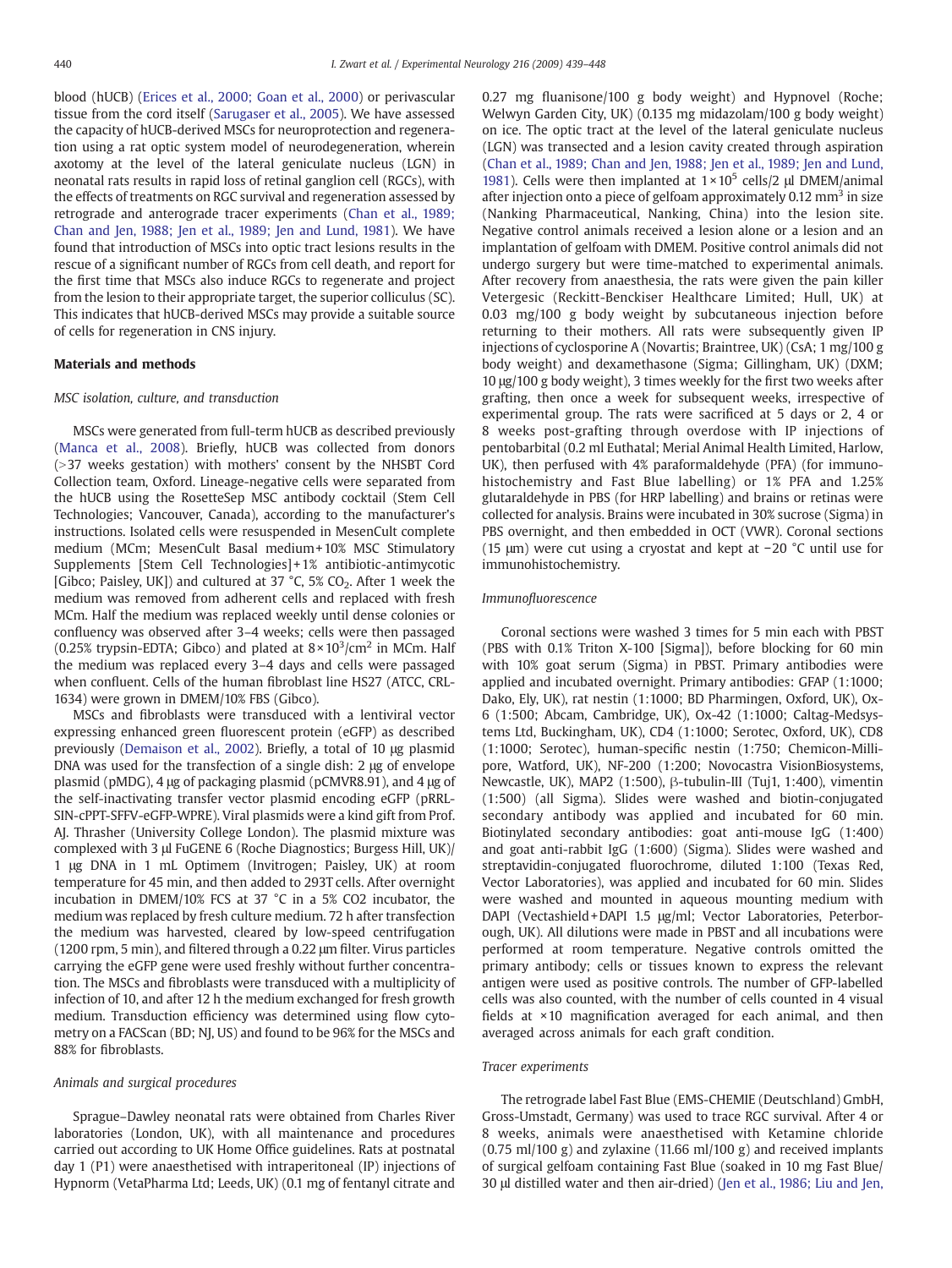<span id="page-2-0"></span>[1986](#page-9-0)) into either the lesion site or the superior colliculus. Animals were sacrificed 6 days later and the retina contralateral to the lesion site was removed and mounted flat. The numbers of Fast Blue-positive RGCs were counted in 16 fields of the retinal wholemounts, using ImagePro software (version 5, Media Cybernetics). The mean cell count per field  $\pm$  S.E.M. was calculated for each group (including negative results), and statistical analyses were performed using SPSS software using the Kruksall–Wallis non-parametric test and one-way analysis of variance (ANOVA) Tukey's Multiple Comparisons test, whereby  $p<0.001$  was significant.

For horse radish peroxidase (HRP) labelling, animals were sacrificed at 4 or 8 weeks post-graft, 3 days after 3 μl of 30% HRP solution (Sigma type VI) was injected into the vitreous of the contralateral eye whilst under anaesthesia. Animals were perfused as above, and brains were removed, incubated overnight in 30% sucrose in PBS at 4 °C and sectioned coronally at 45 μm. Free-floating sections were washed in distilled water for 5 min, and then exposed to HRP reaction solution for 10 min on an orbital shaker. HRP reaction solution was a mix of two solutions. The first comprised 5% 0.2 M Na acetate buffer (pH 3.3) and 100 mg sodium nitroferricyanide (Sigma), made to 100 ml volume with distilled water. The second comprised 5 mg tetramethylbenzidine (Sigma) and 2.5 ml absolute alcohol. Then, 1 ml  $0.3\%$  H<sub>2</sub>O<sub>2</sub> (Sigma) was added and the sections monitored for reaction product. The reaction was stopped with a 1:5 dilution of Na acetate buffer in water. Sections were then placed on slides and dehydrated in increasing concentrations of alcohol and xylene, and then mounted in DPX mounting medium.

# Enzyme-linked immunosorbent assay (ELISA)

Cell-conditioned media were collected following 3 days incubation with cells plated at  $1 \times 10^5$  cells/ml medium. Medium was concentrated from 2 ml to 500 μl using Centricon centrifugal filter devices (YM-10; Millipore (UK) Ltd, Watford, UK) and then frozen in aliquots at −20 °C until further use. Once thawed, supernatants were microfuged to remove particulates prior to assay.

Thawed supernatants were subjected to an acid pre-treatment step prior to assay to measure the total amount of factor present. The sample was diluted 1:2 in PBS, and then incubated with 1 μl 1N HCl/ 50 μl diluted sample for 15 min at room temperature. The reaction was stopped by neutralisation with 1 μl 1N NaOH/50 μl diluted sample. Treated samples were then diluted 1:2 in sample diluent buffer (Promega; Southampton, UK; or R&D Systems, Abingdon, UK) prior to addition to the plate. ELISAs were run as per the manufacturers' instructions using kits for the following factors: BDNF, GDNF, NT-3, TGF-β1 (all Promega), CNTF and IL-10 (R&D Systems). Subsequent serial 1:2 dilutions were performed for each sample and samples were run in duplicate. Plates were read at 450 nm in an iEMS Reader MF (Labsystems, Helsinki, Finland), and data analysed using Ascent software (Labsystems).

# Results

# MSC survival, differentiation and migration

The survival, migration and differentiation of GFP-labelled MSCs in the brains of immunosuppressed neonatal rats were assessed by immunohistochemistry at 5 days, and 2 and 4 weeks after grafting. At 5 days, numerous GFP + MSCs were seen within the graft site  $(n = 10;$ Fig. 1A). GFP+MSCs did not adopt a neuronal morphology, and maintained their fibroblast-like shape for the first 5 days, though some cells developed multiple small processes. After 2 weeks, GFP+ MSCs were less abundant, with 50% of the number present at 5 days  $(n=10;$  Fig. 1B), and the cell bodies became less elongated with few



Fig. 1. MSC survival within the lesion. (A) MSCs (green) survive within the graft site for 5 and (B) 14 days (N=10). (C) Few cells exhibited fine processes. (D) A minority of MSCs expressed nestin (red). N= 3; nuclei are indicated by DAPI (blue). Scale bars: 200 μm (A, B, D) or 100 μm (C, inset D).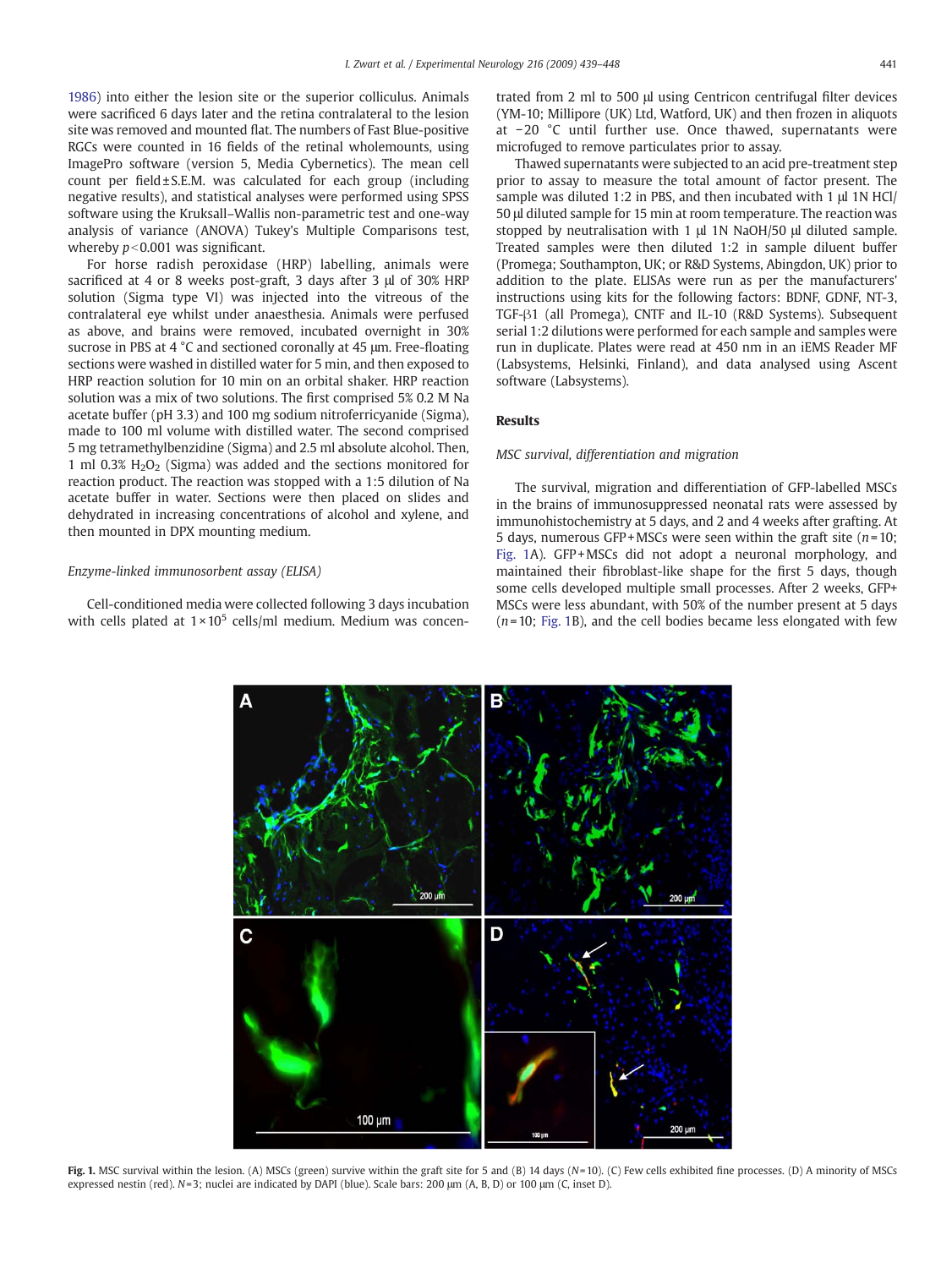processes seen ([Fig. 1C](#page-2-0)). A small proportion of MSCs maintained expression of the neural precursor marker nestin for up to 2 weeks ([Fig. 1](#page-2-0)D), which was expressed in around half the cells in vitro prior to grafting ([Zwart et al., 2008\)](#page-9-0). In contrast, vimentin expression which was strong prior to transplantation was not evident at 5 days (data not shown). No GFP+ cells were detected in the brain after 4 weeks (data not shown), suggesting an absence of MSCs, although the possibility of GFP expression being switched off in extant MSCs was not excluded. GFP+ cells were rarely observed outside the lesion site, suggesting a lack of appreciable migration of the grafted cells from the lesion cavity.

### Host response

When the lesion sites were examined for markers of neural differentiation, it was found that they were surrounded by a glial scar of GFAP+ reactive astrocytes (Figs. 2A, B), also observed in negative control animals (data not shown). GFAP was not found in GFP+ MSCs. At both 5 days and 2 weeks post-grafting, the lesion site itself contained both GFP+ MSCs and separate β-tubulin III+ neuronal processes (Fig. 2C), suggesting the MSCs supported neuronal growth and/or survival in the lesion area for at least 2 weeks. There was no evidence of β-tubulin III expression in GFP+ MSCs, and expression was not seen in the lesion site of control animals that received only the gelfoam support (Fig. 2D). The proliferation marker Ki-67 was also found within the graft site at 5 days (Fig. 2E) but not 14 days (Fig. 2F). However, Ki-67 did not co-localise with GFP, suggesting the proliferating cells were endogenous (Fig. 2E, insert). Only limited Ki67 expression was seen in control lesions (Fig. 2G) which may represent the proliferation of infiltrating immune cells, as indicated by the presence of CD11b+ cells (Fig. 2H). These cells, likely to be microglia or macrophages were evident at 5 days but not at 2 weeks, indicating a transient inflammatory response to damage. In MSCgrafted animals there was no evidence of immune infiltration into or around the lesion by either T lymphocytes, as indicated by a lack of CD4 or CD8 expression, or macrophages or microglia, as shown by the absence of HLA Class II (Ox6) or CD11b expression at either 5 days or two weeks (not shown). Another distinction between the grafted and control animals was the expression of rat nestin in lesion sites provided with MSCs. Nestin was seen at 5 days in MSC-grafted animals (Fig. 2I), but was absent by 14 days (Fig. 2J), and was not seen at either time point in gelfoam-only control animals.

#### MSCs exert a neuroprotective effect after RGC axotomy

The ability of grafted MSCs to improve the survival rates of axotomised RGCs 4 and 8 weeks after lesion was assessed by introducing the retrograde label Fast Blue into the lesion site. The number of Fast Blue+ RGC cell bodies present in the retina contralateral to the lesion was then counted 6 days later. Of 10 positive control animals that received no lesion, 9 possessed Fast Blue+ RGCs 4 weeks after P1 [\(Fig. 3A](#page-5-0)), with a mean cell count of  $88.3 \pm 4.1$  (inclusive of negative case) ([Fig. 3](#page-5-0)E). This value was considered to represent 100% survival. Of 11 negative control animals that received a lesion but only gelfoam + DMEM with no cells,10 displayed no Fast Blue+ RGCs 4 weeks after lesion, with the remaining case exhibiting sparse labelling. Overall this group had a mean cell count of  $0.2 \pm 0.1$  ([Fig. 3E](#page-5-0)).

In contrast, 9 of 13 animals that received an MSC cell graft to the lesion displayed Fast Blue+ RGCs 4 weeks later ([Figs. 3B](#page-5-0) and C), with an overall survival rate for the whole group of 24.8% compared to positive controls (range:  $0-68.2\%$ ; mean cell count of  $21.9\pm1.9$ ) which was significantly higher than negative controls  $(p<0.001)$  ([Fig. 3E](#page-5-0)). It is remarkable that 3 retinas from this group showed survival rates between 60–70%. At 8 weeks post MSC graft the survival rate had dropped to 1.8%, not significantly different from negative controls, with only 3 of 8 exhibiting Fast Blue+ RGCs (range: 0–5.8%; mean cell count of  $1.6 \pm 0.3$ ; [Fig. 3E](#page-5-0)).

At 4 weeks after lesion, the majority of retinas from animals that had received cell grafts exhibited a distribution of RGC soma similar to that seen in positive control retinas, with a higher density in the centre compared to the periphery of the retina (data not shown). However, there was evidence of a pattern whereby the average soma size was higher in retinas with lower numbers of surviving RGC (cf. [Figs. 3](#page-5-0)B, C).

# MSCs promote regeneration of axotomised RGCs

The above data indicate that MSCs possess the ability to protect a significant percentage of axotomised RGCs from cell death. To investigate whether MSCs could also facilitate regeneration of axotomised RGCs beyond the lesion, Fast Blue was applied to the superior colliculus (SC) 4 or 8 weeks after grafting. Successful labelling of the contralateral retina was thus contingent on axonal re-growth towards the SC beyond the lesion site at the LGN. All 5 positive control animals that received Fast Blue to the SC 4 weeks after P1 possessed Fast Blue+ RGCs [\(Fig. 3E](#page-5-0)), with a mean cell count of 88.9 ± 2.2, which was considered to represent 100% survival in animals that received Fast Blue to the SC; no RGCs were present in 5 negative controls which received Fast Blue to the SC ([Fig. 3](#page-5-0)E).

In remarkable contrast, 16 of 17 lesioned animals that received an MSC graft possessed Fast Blue+ RGCs after the label was applied to the SC. In 4 cases the RGC survival rate was in the range of 40–50%, with an overall average of 20.9%, (range 0–49.2%; mean cell count of  $18.6 \pm 1.1$ ; [Figs. 3](#page-5-0)D and E). This value was significantly different from relevant negative controls ( $p<0.001$ ). 8 weeks after lesion and MSC graft, only half of 10 cases displayed Fast Blue+ RGCs, with a much-decreased mean survival rate of 4.8% (range 0-26.1%; mean cell count of  $4.3 \pm 0.7$ ; ([Fig. 3](#page-5-0)E) which was not significantly different from negative controls.

Anterograde HRP labelling was used to confirm that axotomised RGCs did indeed re-grow towards their original target of the SC in the presence of grafted MSCs. HRP was injected into the vitreous of eyes contralateral to the lesion 4 or 8 weeks post-lesion, and HRP labelling of the SC was then assessed 3 days later. All positive control animals showed strong staining of the visual section of the SC (Fig.4A;  $n=5$ ), whilst HRP staining was absent in all negative control animals with no cell grafts at 4 weeks [\(Fig. 4B](#page-6-0);  $n=6$ ). In contrast, 7/15 animals that received MSCs showed HRP staining in the SC after 4 weeks [\(Fig. 4](#page-6-0)C). Staining in this group was not as dense as in positive controls, but the area stained was typically as large. At longer times of 8–10 weeks after MSC grafting, only 1/6 brains was positive for HRP in the SC [\(Fig. 4](#page-6-0)D). The staining observed was sparse compared to staining performed after 4 weeks. This data supports the assertion that MSCs can facilitate re-growth of axotomised RGC axons to their original target, although as seen with the Fast Blue labelling the regeneration is evident at 4 weeks, but not 8 weeks.

Fig. 2. Host response to MSC grafting. (A) GFAP+ cells (red) surround lesions (L) containing MSCs (green). (B) Higher magnification of box in A (dotted line = lesion boundary). (C) MSC-grafted animals showed neuronal process stained with β-tubulin III (red) that were not evident in (D) gelfoam-only control lesions. (E, F) Ki-67 staining (red) of MSC-grafted animals revealed large numbers of proliferating endogenous cells in the lesioned area at 5 days (E) but not at 14 days (F). Inset shows a higher magnification in E. (G) Fewer Ki-67+ cells were seen in gelfoam-only controls. (H) CD11b+ cells (red) in a gelfoam-only control animal. (I, J) Nestin staining (red) in MSC-grafted animals after 5 (I) and 14 (J) days. N≥3; nuclei are indicated by DAPI (blue); Scale bars: 500 μm (A, H), 200 μm (B, D–G, I–J) or 100 μm (C).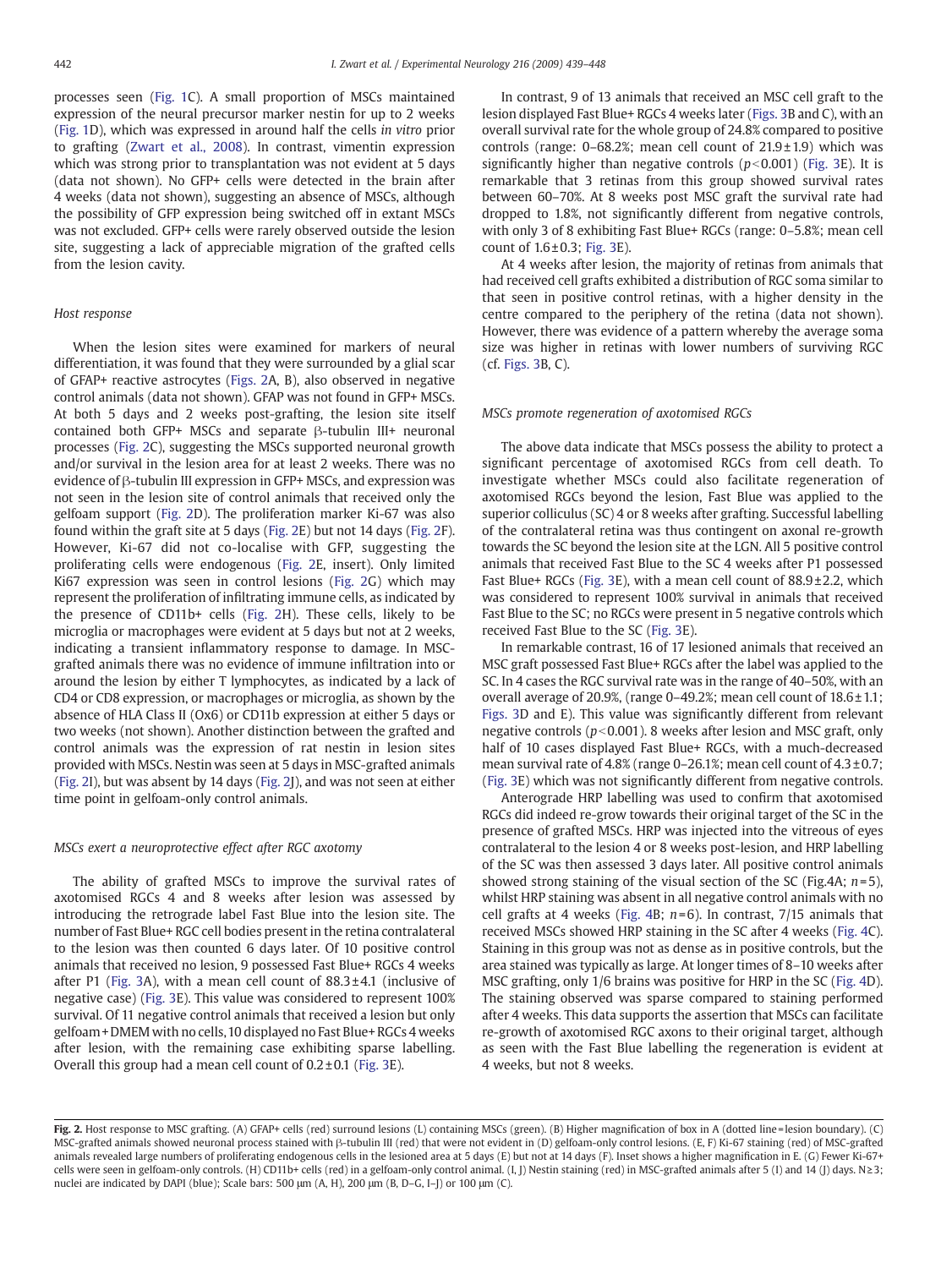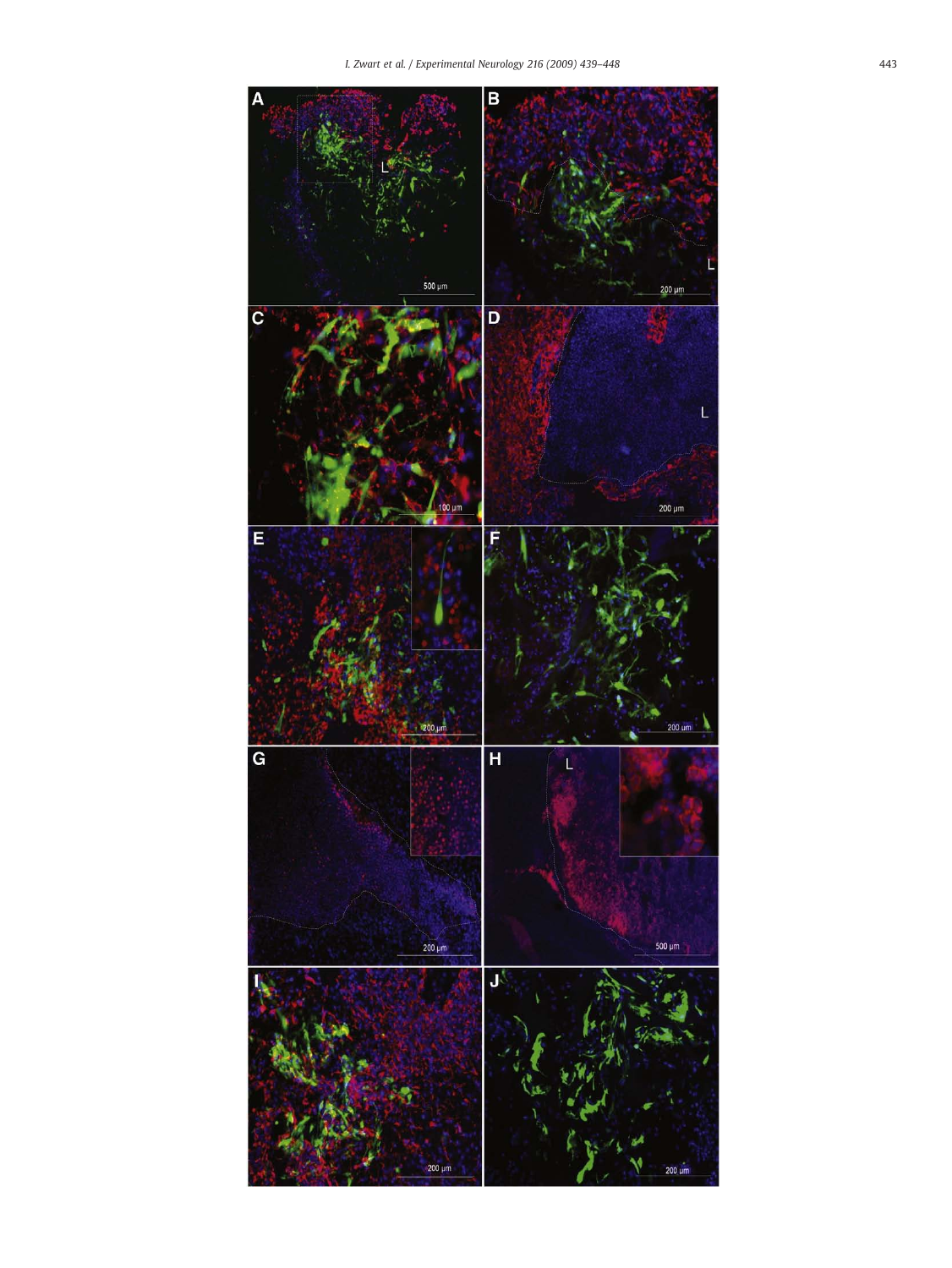<span id="page-5-0"></span>

Fig. 3. Neuroprotection and regeneration of RGCs by MSCs. (A) Unlesioned animals displayed Fast Blue in the retina when the dye was introduced at the level of the lateral geniculate nucleus. (B, C) Patterns of RGC survival at 4 weeks in MSC-grafted animals after application of Fast Blue to the lesion site. (D) Fast Blue applied to the SC labels RCG in MSC-grafted animals at 4 weeks. Scale bars: 50 µm. (E) Comparison of survival rates of RGCs under different graft conditions, with Fast Blue applied at the lesion (LGN for the control) or SC. Mean cell counts for each retina are shown by filled diamonds, with the overall mean of each group shown by crosses.

Fibroblasts are neuroprotective but do not activate endogenous neural precursor cells

To determine whether these neuroprotective and regenerative effects were unique to the MSCs and dependent on their stem cell status, we grafted a non-multipotent cell population of human fibroblasts, line Hs27. At 4 weeks after grafting, application of Fast Blue to the lesion site indicated that significant numbers of RGCs survived in 5/5 animals with a mean survival rate of 33.6% (range: 0–49.2%; mean cell count of  $29.65 \pm 1.1$ ; Fig. 3E). This value was significantly different to negative controls but not MSC-grafted animals, although higher individual survival rates were seen in MSC-grafted animals. Significant regeneration of RGCs was also seen in fibroblast-grafted animals (7/8) at 4 weeks post-lesion following Fast Blue application to the SC, with an average RGC survival of  $20.6%$  (mean cell count of  $18.2 \pm 1.2$ ; Fig. 3E). Despite no significant difference between the means for MSC- and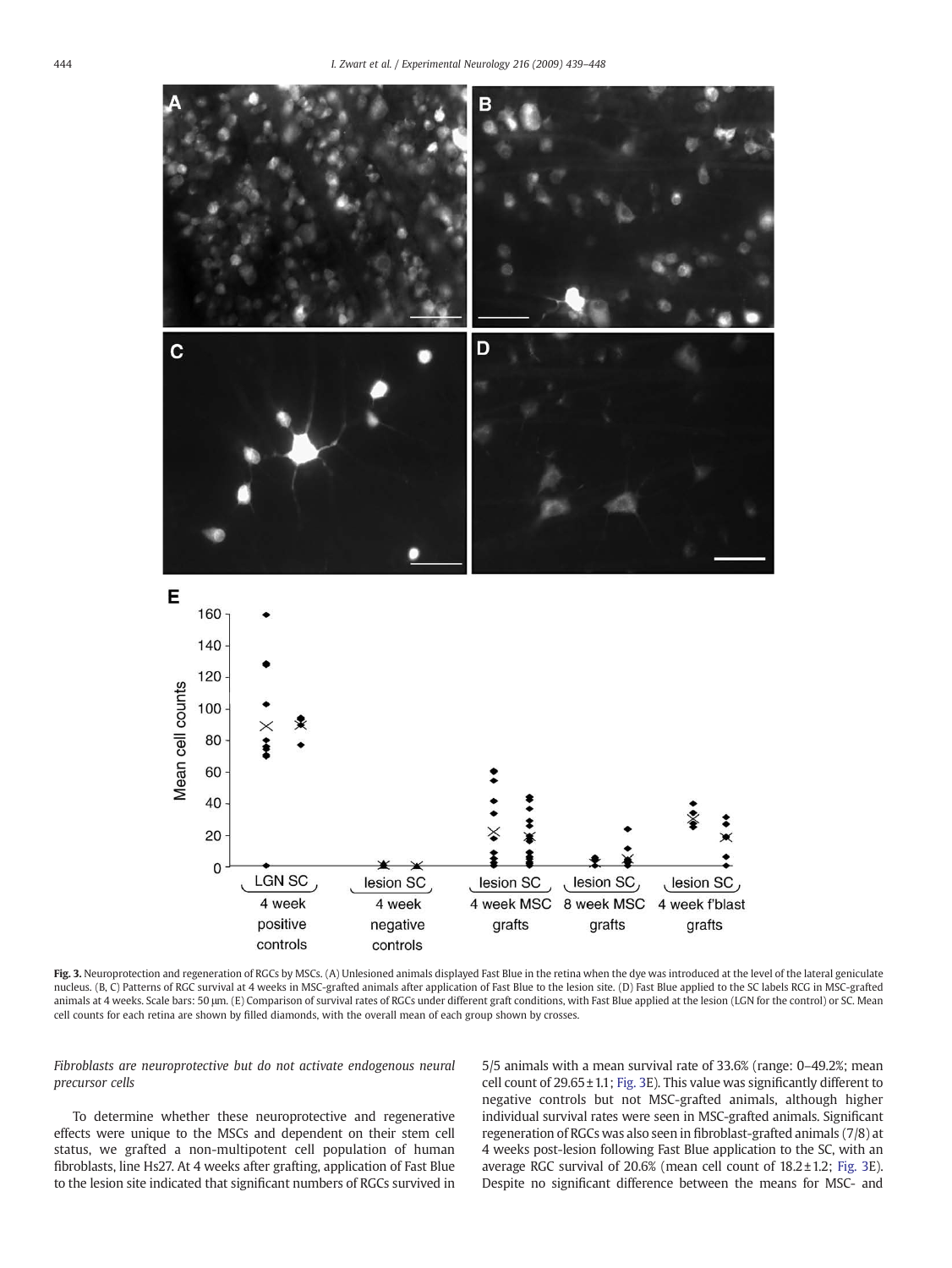<span id="page-6-0"></span>

Fig. 4. Anterograde labeling of RGC. (A) HRP labelling is evident in the SC of an unlesioned animal, but (B) absent in lesion-only animals. (C) HRP staining at 4 weeks and (D) 8 weeks, in the SC of MSC-grafted animals. Scale bars: 250 μm.

fibroblast-treated groups, the highest individual survival rates were again seen in the MSC group.

Grafted fibroblasts survived well up to 5 days ([Fig. 5](#page-7-0)A), decreasing in number by 2 weeks (data not shown), comparable to MSCs. In contrast to the MSCs, the fibroblasts elicited a notable immune response at 5 days post-graft, with a large number of CD4+ and MHC Class II+ cells seen in the graft site ([Figs. 5B](#page-7-0) and C). However, these immune cells could no longer be detected 2 weeks after grafting, suggesting a transient rather than prolonged response. No significant migration was seen, and signs of neural differentiation as indicated by neural marker expression were absent. Fibroblastgrafted lesion sites contained endogenous cells expressing the neuronal marker β-tubulin III [\(Fig. 5D](#page-7-0)), and grafting again elicited a glial scar identical to that seen in MSC-grafted animals (data not shown). However, the activation of endogenous neural precursors and proliferation observed in MSC-grafted cases was absent, as indicated by a lack of endogenous nestin [\(Fig. 5](#page-7-0)E) and Ki67 expression ([Fig. 5F](#page-7-0)).

# MSCs and fibroblasts secrete neurotrophic factors in vitro

The secretion of neurotrophic factors by grafted cells is a potential mechanism of both neuroprotection and regeneration. We therefore investigated the secretion in vitro of several of these factors by MSCs and fibroblasts using ELISAs. MSCs secreted TGFβ1, CNTF, NT-3 and BDNF ([Fig. 6](#page-7-0)). These factors were also secreted by fibroblasts, but to differing degrees ([Fig. 6](#page-7-0)). Neither cell type secreted detectable amounts of GDNF or IL-10. These results show that MSCs and fibroblasts produce neurotrophic and immunomodulatory factors, but with distinct patterns of expression.

# **Discussion**

Stem cell populations, including neural progenitors and bone marrow-derived MSCs, have been reported to exert beneficial effects in various models of CNS injury by mechanisms other than replacement of damaged neurons [\(Charalambous et al., 2008; Honma](#page-9-0)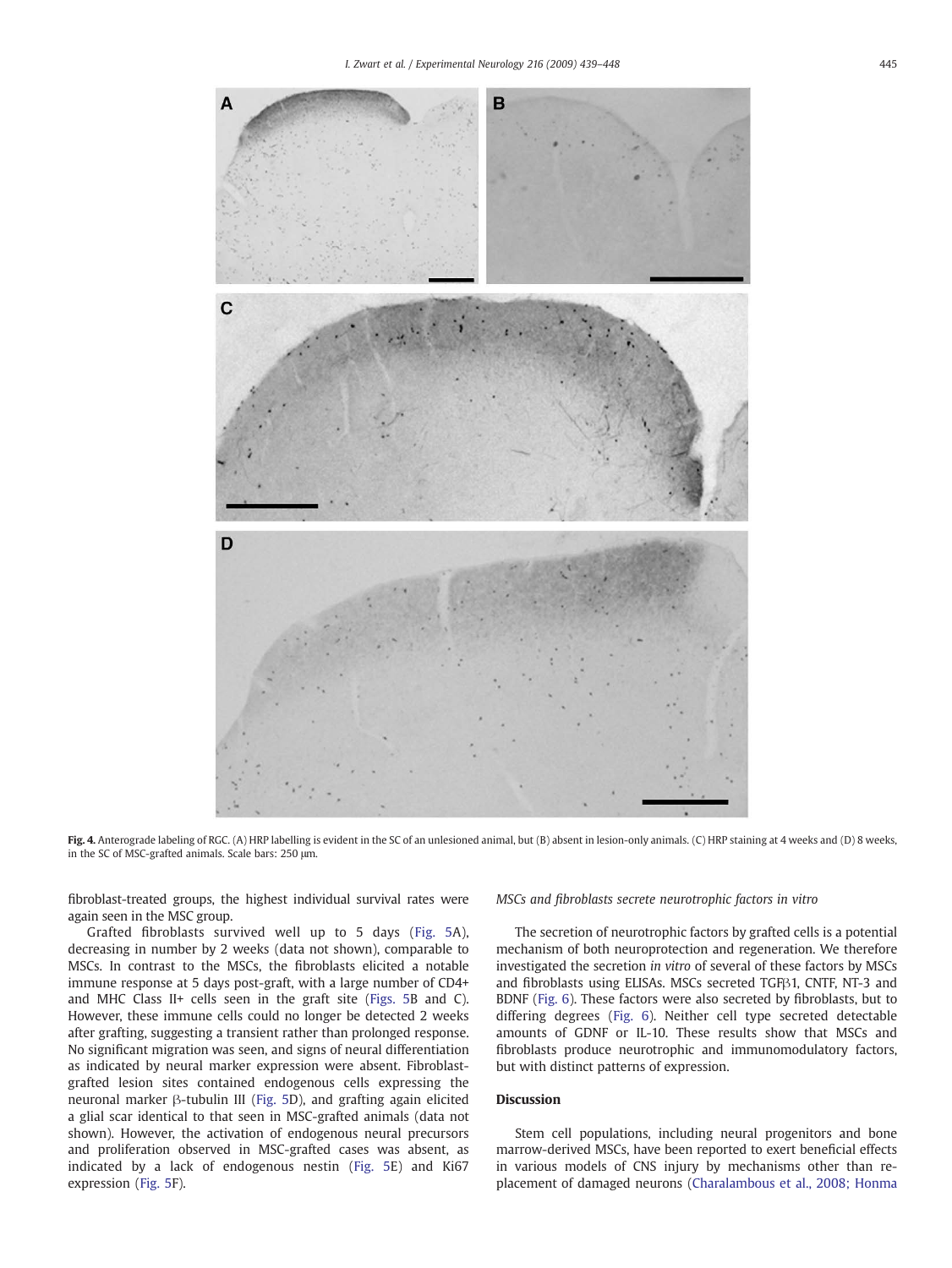<span id="page-7-0"></span>

Fig. 5. Grafting of fibroblasts. (A) Fibroblasts (green) are present within the graft site at 5 days (N=10). (B) Fibroblast-treated animals exhibited CD4+ (red) and (C) MHC Class II+ cells (red) within the lesion site. (D) β-tubulin III (red) was seen in fibroblast (green)-grafted lesions. Panels E, F show a lack of nestin (E) and Ki-67 (F) in fibroblast-grafted animals. N≥3; nuclei are indicated by DAPI (blue); Scale bars: 200 μm (A), 100 μm (B–D) or 500 μm (E–F).

[et al., 2006; Li et al., 2001; Lu et al., 2005\)](#page-9-0). MSCs are characterized by their ability to differentiate into adipocytes, osteoblasts and chondrocytes [\(Dominici et al., 2006](#page-9-0)), and have also been reported to



Fig. 6. Production of neurotrophic factors by MSCs and fibroblasts. ELISA data for the in vitro secretion of cytokines by cultures of the MSC and fibroblast lines used in the grafting experiments (mean  $pg/ml \pm S.D.$ ).

develop into neural cell types ([Deng et al., 2006](#page-9-0)). We did not find evidence for such differentiation in the current study, but have shown that our hUCB MSC lines can exhibit limited astrocytic but not neuronal differentiation under certain conditions in vitro ([Zwart et al.,](#page-9-0) [2008](#page-9-0)). MSCs are also known to exert immunosuppressive effects, a property shown recently to be shared with fibroblasts [\(Jones et al.,](#page-9-0) [2007](#page-9-0)), and to secrete neurotrophic factors ([Chen et al., 2002; Crigler](#page-9-0) [et al., 2006\)](#page-9-0), and it is these properties that may account for their neuroprotective and regenerative effects seen in our model of optic nerve degeneration.

The hUCB MSCs survived in the lesion site for at least two weeks post-grafting, but were lost by 4 weeks. This limited survival was not unique to the MSCs, since human fibroblasts also exhibited poor longterm survival. Cell loss occurred despite immunosuppression of the recipients, a procedure found to be required to inhibit a xenogeneic response (data not shown). This survival period is similar to that reported by others [\(Coyne et al., 2006; Li et al., 2004; Neuhuber et al.,](#page-9-0) [2005; Pfeifer et al., 2004\)](#page-9-0), although syngeneic transplants have been reported to endure for longer periods [\(Chopp et al., 2000; Lu et al.,](#page-9-0)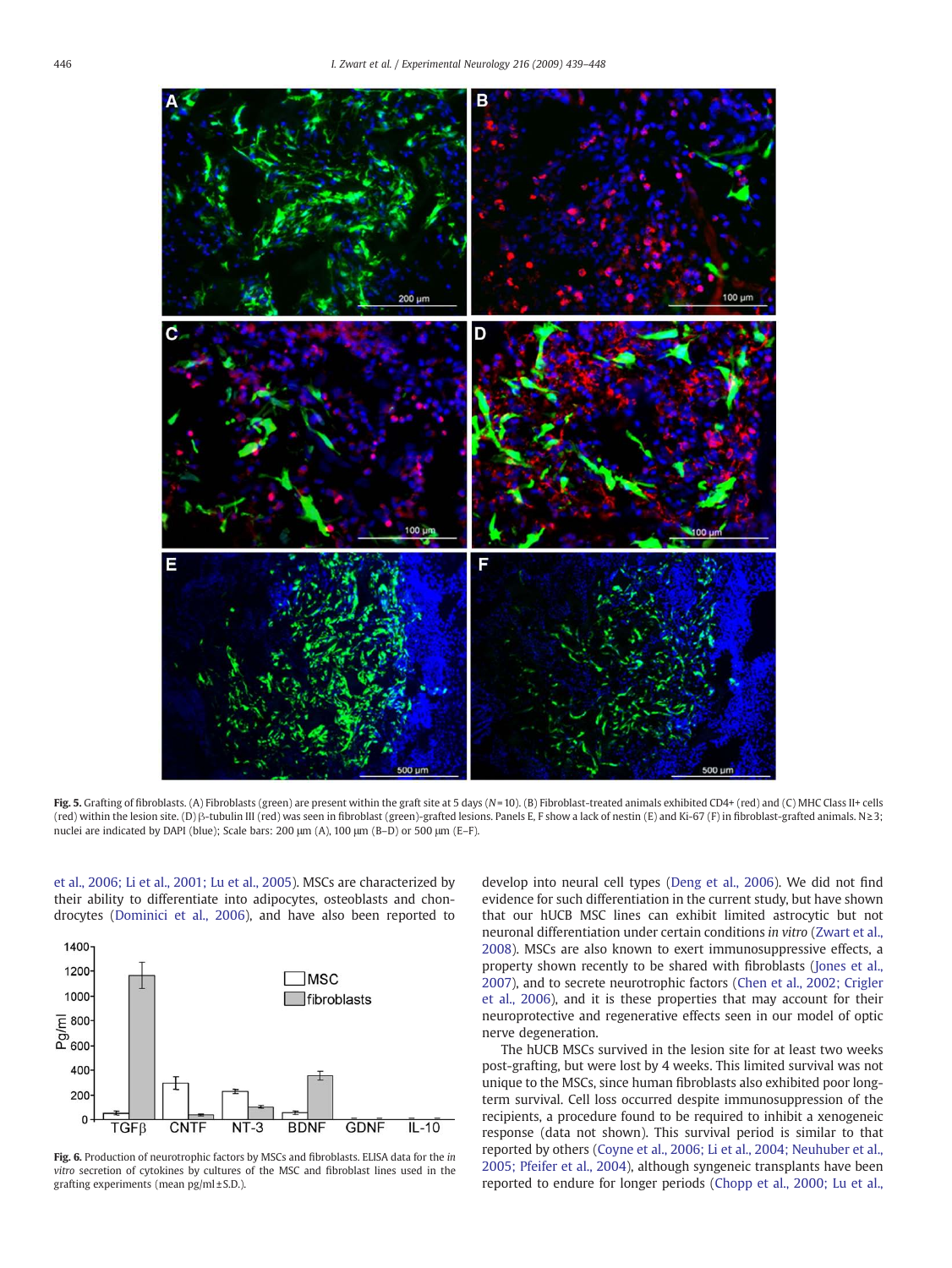[2005](#page-9-0)). The frequency of immunosuppression was reduced two weeks after surgery, and it remains to be determined if increased rates or doses of suppressants would lead to longer survival of the grafted cells, and also to longer regenerative effects. Emigration from the graft site did not appear to account for a significant loss of the MSCs or fibroblasts, similar to other reports of limited movement  $(-1-2$  mm) ([Lu et al., 2003, 2005; Neuhuber et al., 2005\)](#page-9-0). The glial scar around the lesion and/or the implantation of the cells in a coagulant-containing gelfoam might provide barriers to migration. However, MSCs have been shown to home to sites of injury in response to factors released as a result of tissue damage [\(Ji et al., 2004\)](#page-9-0), so implantation of cells into the lesion itself may obviate their migration.

Despite immunosuppression there was still a strong infiltration of immune cells in the negative control animals, but this was strikingly inhibited in the presence of the MSCs. It is not know whether the human MSCs are eventually lost due to immune surveillance by the host, despite immunosuppression by drugs and the immunomodulatory capacity of the MSCs, or if the lesion environment does not support their survival. The mechanism(s) by which MSCs suppress immune reactions, and the relative contributions of cell–cell and secreted factors remain unclear, but it will be of great interest to elucidate their roles in neuroprotection in this model.

In addition to inhibiting inflammation around the optic tract lesion, an observation seen with the MSC, but not the fibroblast grafts, was the presence of proliferation and nestin expression by host cells in the graft site at 5 days. This indicates that MSCs have the ability to induce activation of endogenous neural precursor cells in the site of injury. A similar phenomenon has been reported following MSC grafts in both healthy rats and animals with induced stroke, whereby proliferation of endogenous neural precursor cells was seen either in the grafted brain region or in the subventricular zone [\(Chen et al.,](#page-9-0) [2003; Munoz et al., 2005](#page-9-0)). Whether these endogenous precursor cells differentiated into mature neural cells was not examined in our study, but an absence of proliferation and nestin expression at 2 weeks indicates the cells had either died, differentiated, reverted to a quiescent state or migrated away from the site. Since the mean RGC survival was similar in the MSC and fibroblast-treated animals, it is not clear if the observed proliferation and nestin induction contribute to regeneration of the optic tract.

The unique aspect of this study is the observation that the MSC grafts not only increased RGC survival significantly, but also allowed for re-growth to their original target area in the SC. This was demonstrated by Fast Blue retrograde labelling and was confirmed with HRP anterograde tracing of some MSC graft cases, although it remains to be determined whether functional connections are reestablished. Several studies with SCI models reported survival and growth of host neurons at the graft site in animals that received bone marrow-derived MSCs [\(Lu et al., 2005; Neuhuber et al., 2005\)](#page-9-0), however they did not show evidence of neuronal regeneration and growth past the lesion to the target. Indeed, it was shown that regenerating axons entering the graft never leave the graft area ([Lu](#page-9-0) [et al., 2005](#page-9-0)), although this was seen with MSCs genetically modified to express BDNF ([Lu et al., 2005](#page-9-0)), indicating that excessively high levels of neurotrophins may prevent axons from exiting the graft.

Variability in the survival of particular subpopulations of RGCs between animals was noted in the graft experiments. Retinas with a high RGC survival rate were largely populated with small RGCs, whilst those with a low RGC survival rate mainly displayed RGCs with large cell somas and multiple distinct processes. It is possible that larger RGCs are more responsive to neurotrophic factors secreted by the graft cells and therefore are better suited to survival. As there may be competition between RGCs for factors, larger cells may possess an advantage over smaller cells. Similar observations of differential survival of larger RGCs has been made in rats that received exogenous neurotrophic factors after transection of the optic

nerve [\(Mey and Thanos, 1993\)](#page-9-0), and in a murine model of glaucomatous neuropathy ([Filippopoulos et al., 2006](#page-9-0)). Further examination of this phenomenon should provide insights into the mechanisms of RGC rescue and how they might be applied to optimizing functional regeneration.

There are several possible mechanisms by which the grafted cells could have exerted their neuroprotective and regenerative effects. The absence of any indication of neural differentiation by MSCs, and the ability of fibroblasts to mimic their beneficial effects on RGC survival and regeneration, suggests that stem cell multipotency is not required for the beneficial effects seen in this model. More likely mechanisms include immunosuppression, and secretion of trophic factors by the grafted cells. MSCs prevented the appearance of host immune cells at the lesion, which may have reduced the response to damage that prevents neuronal re-growth ([Fawcett and Asher, 1999\)](#page-9-0). Although an immune infiltration was seen transiently with fibroblast grafts, these cells produce high levels of TGFβ1 which is known to be immunomodulatory as well as neuroprotective in the CNS ([Flanders et al.,](#page-9-0) [1998; Krieglstein et al., 1998\)](#page-9-0). RGCs are dependent on various neurotrophins for their survival in vivo [\(Harvey et al., 2006](#page-9-0)), and studies have shown that administration of exogenous BDNF, GDNF, CNTF or NT-3 can promote RGC survival following injury ([Logan et al.,](#page-9-0) [2006; Mey and Thanos, 1993; Yan et al., 1999\)](#page-9-0). Both MSCs and fibroblasts secreted TGFβ1, CNTF, NT-3 and BDNF in vitro, similar to previous reports of neurotrophic factor production by MSCs and fibroblasts ([Chen et al., 2002; Neuhuber et al., 2005](#page-9-0)). The secretion patterns differed between MSCs and fibroblasts, which may account for the differences in the ability of the graft cells to stimulate endogenous neural precursors. However, it must be noted that secretion in vitro may not reflect secretion in vivo, as an injured environment can alter MSC secretory patterns [\(Chen et al., 2002](#page-9-0)).

# Conclusion

This study has shown that hUCB MSCs can protect axotomised neurons, and facilitate a degree of re-growth of injured RGCs to their target in the CNS. Although significant neuroprotection was also observed using fibroblast grafts, MSCs exerted a greater immunomodulatory effect within and around the graft site, and also stimulated endogenous proliferation and appearance of neural precursors within the graft site. Whilst the importance of endogenous precursors in this model is not currently clear, this phenomenon, combined with the evidence of superior immune response suppression, suggests that MSCs may be a better population of cells with which to protect and regenerate injured neurons. Despite the significant effects of the grafted cells, they provided for only a transient survival of the RGCs, and it will be important to determine if improved graft survival or complementary treatments can lead to a more durable repair. Our findings, along with the widespread availability and accessibility of these cells, make them strong candidates for the development of cell-based therapies for CNS injury and disease.

# Acknowledgments

The authors would like to thank the NHS Blood and Transplant Oxford Cord Blood Collection Team for the supply of umbilical cord blood for research projects. The research was supported by NHS Blood and Transplant, NHS R&D (Grant number PG03/1 RP40), and the EU Framework VI Thercord Programme.

# References

Chan, S.O., Jen, L.S., 1988. Enlargement of uncrossed retinal projections in the albino rat: additive effects of neonatal eye removal and thalamectomy. Brain Res. 461, 163–168.